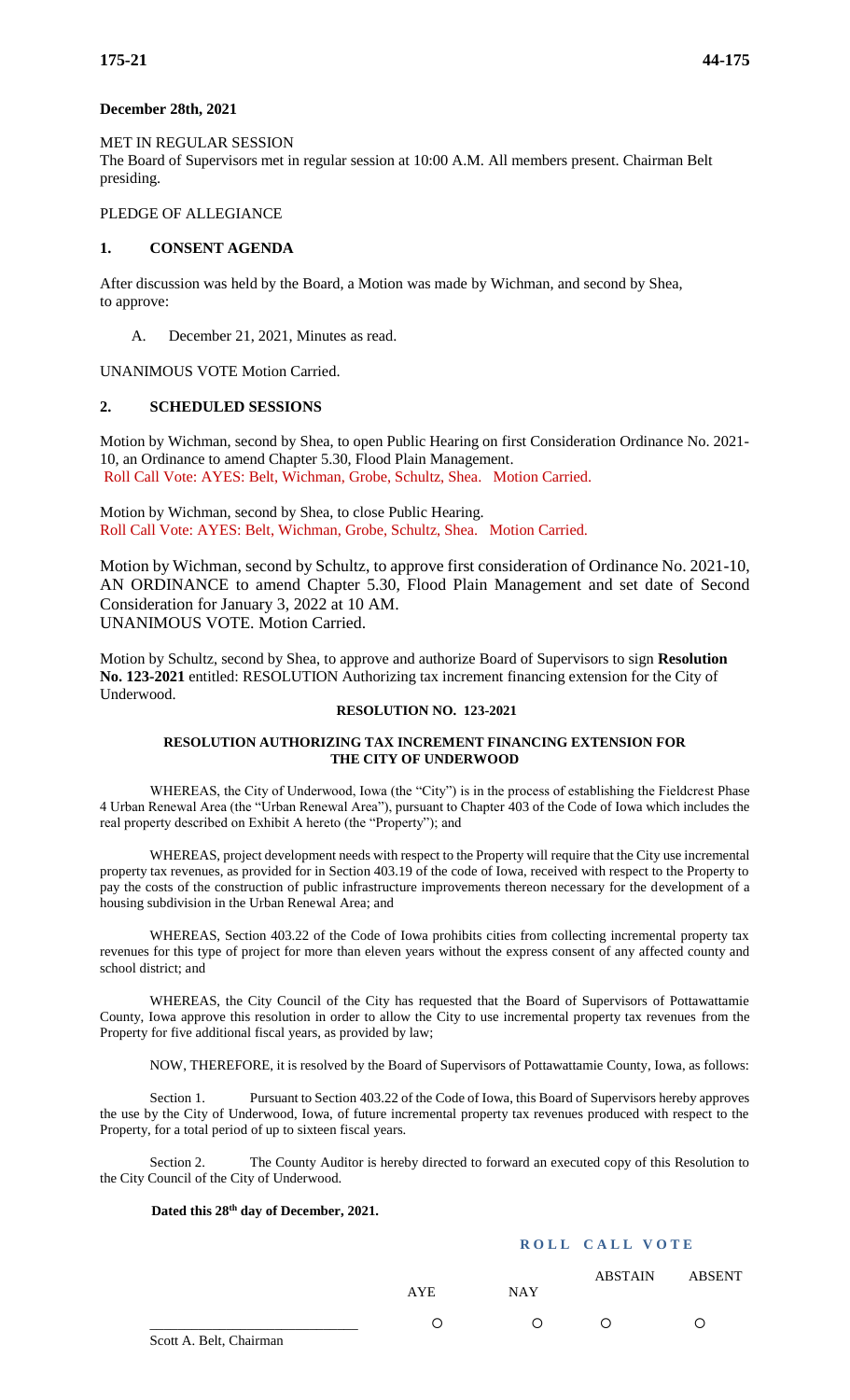|                           | О | O | Ο |  |
|---------------------------|---|---|---|--|
| Tim Wichman<br>Lynn Grobe | ∩ | ∩ | Ο |  |
| Justin Schultz            | Ο | ◯ | О |  |
| Brian Shea                | О | Ω | ∩ |  |
|                           |   |   |   |  |

ATTEST: \_\_\_\_\_\_\_\_\_\_\_\_\_\_\_\_\_\_\_\_\_\_\_\_\_\_\_\_\_\_\_\_\_\_\_\_\_\_\_\_\_\_\_\_\_\_\_\_\_\_

Melvyn Houser, County Auditor

#### Roll Call Vote: AYES: Belt, Wichman, Grobe, Schultz, Shea. Motion Carried

Motion by Schultz, second by Shea, to approve and authorize Board of Supervisors to sign **Resolution No. 124-2021** entitled: Resolution Declaring Pottawattamie County, Iowa to be a Second Amendment County.

#### **RESOLUTION NO. 124-2021**

#### **RESOLUTION DECLARING POTTAWATTAMIE COUNTY, IOWA TO BE A SECOND AMENDMENT COUNTY**

**WHEREAS**, the right of the people to keep and bear arms is guaranteed as an individual right under the Second Amendment of the United States Constitution, "A well regulated Militia, being necessary to the security of a free State, the right of the people to keep and bear arms shall not be infringed."; and

**WHEREAS**, the right of the people to keep and bear arms for the defense of life, liberty, and property is regarded as an inalienable right by the people of Pottawattamie County, Iowa; and

**WHEREAS**, the people of Pottawattamie County, Iowa derive economic benefit from all safe forms of firearms recreation, hunting, and shooting conducted within Pottawattamie County using all types of firearms allowable under the United States Constitution and the laws of the State of Iowa; and

**WHEREAS**, the Pottawattamie County Board of Supervisors was elected to represent the citizens of Pottawattamie County, and have sworn by their Oath of Office to uphold the United States Constitution and the Constitution of the State of Iowa; and

**WHEREAS**, Iowa State Senators and State Representatives have also sworn by their Oath of Office to uphold the United States Constitution and the Constitution of the State of Iowa; and

**WHEREAS**, legislation is currently being considered and expected to be proposed by both the Iowa State

Legislature and the Federal Legislature that potentially seeks to infringe on the constitutionally protected right of citizens to keep and bear arms; and

**WHEREAS**, it is desirable to declare that Pottawattamie County is a Second Amendment County, as Pottawattamie County opposes the enactment of any legislation that would infringe upon the constitutional right of the people of Pottawattamie County to keep and bear arms.

**NOW, THEREFORE, BE IT RESOLVED** that the Pottawattamie County Board of Supervisors, State of Iowa, hereby declares Pottawattamie County to be a Second Amendment County, and hereby states its opposition to the enactment of any legislation that would infringe upon the constitutional right of the people of Pottawattamie County to keep and bear arms.

# AYE NAY ABSTAIN ABSENT \_\_\_\_\_\_\_\_\_\_\_\_\_\_\_\_\_\_\_\_\_\_\_\_\_\_\_\_\_\_ Scott A. Belt, Chairman \_\_\_\_\_\_\_\_\_\_\_\_\_\_\_\_\_\_\_\_\_\_\_\_\_\_\_\_\_\_ Tim Wichman \_\_\_\_\_\_\_\_\_\_\_\_\_\_\_\_\_\_\_\_\_\_\_\_\_\_\_\_\_\_ Lynn Grobe \_\_\_\_\_\_\_\_\_\_\_\_\_\_\_\_\_\_\_\_\_\_\_\_\_\_\_\_\_\_ Justin Schultz \_\_\_\_\_\_\_\_\_\_\_\_\_\_\_\_\_\_\_\_\_\_\_\_\_\_\_\_\_\_ Brian Shea

 **Dated this 28th day of December, 2021.**

## **ROLL CALL VOTE**

ATTEST: \_\_\_\_\_\_\_\_\_\_\_\_\_\_\_\_\_\_\_\_\_\_\_\_\_\_\_\_\_\_\_\_\_\_\_\_\_\_\_\_\_\_\_\_\_\_\_\_\_\_

Melvyn Houser, County Auditor